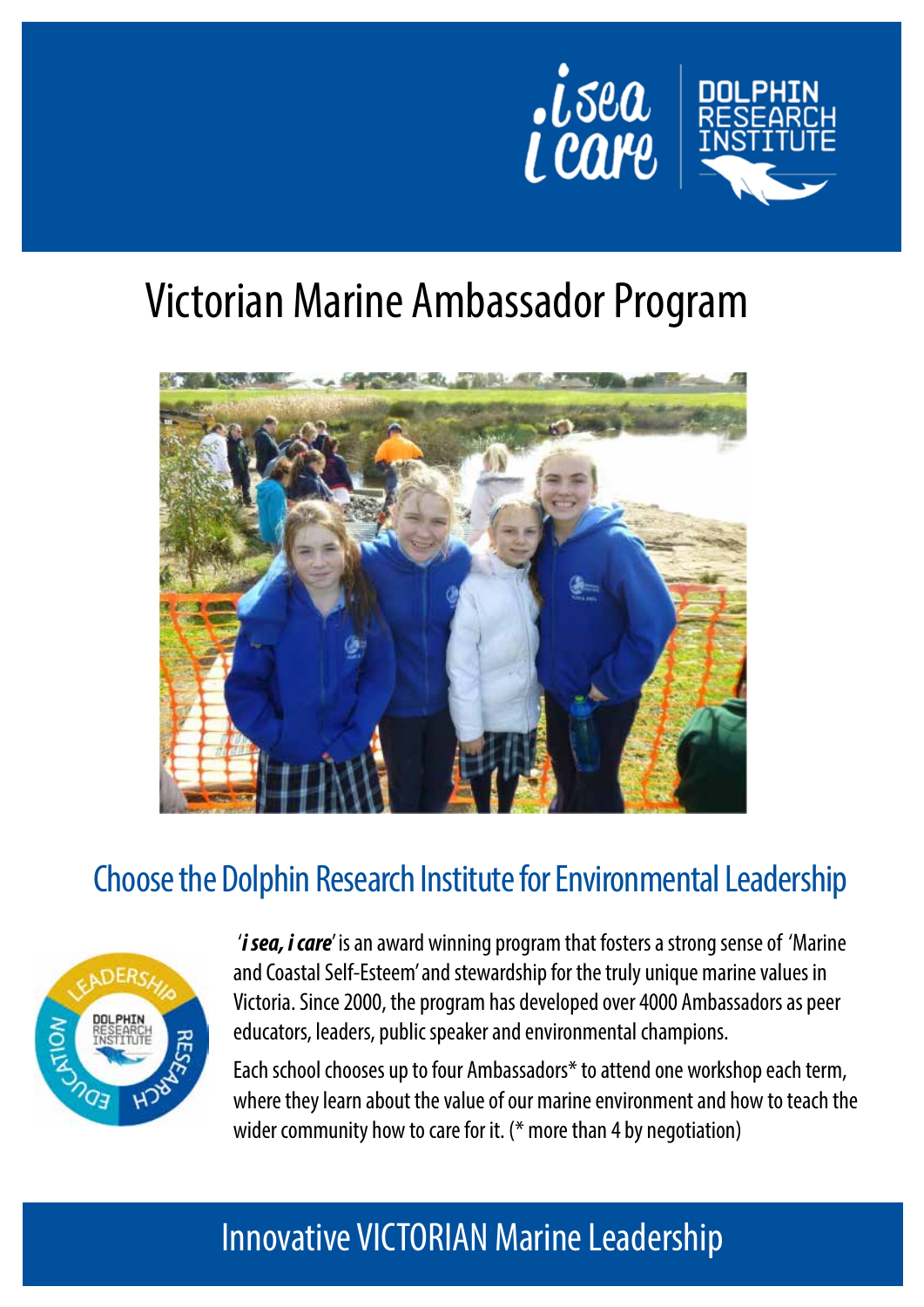













**Boat Trips**\* are a fabulous way for the Ambassadors to get up close to the amazing and unique marine life that lives in Victoria. This workshop marks the start of their journey to become champions for the marine environment that is in our own backyard. Most regions experience Port Phillip with Moonraker Charters and snorkel with the wildlife, including sea dragons and fur seals. \*Melbourne schools this is an optional extra (\$75swim/\$37non-swim)

Dandenong schools have a Marine National Park and Sanctuary day.

For schools in Casey, their coastline is in Western Port and so the boat trip is out to Phillip Island and the large fur seal colony at Seal Rocks with Wildlife Coast Cruises. We also see many different sea birds and sometimes dolphins. (\$35 per person)

**Peer Teaching** where Ambassadors learn how to teach junior students about the treasures of the marine environment and the problem of rubbish in a fun and interactive way. This workshop takes place at different host schools around the regions. Here the Ambassadors develop the skills and confidence that will help them take the messages back to their school community and effectively communicate how incredible the marine environment is and ways we can protect it.

**Marine National Parks and Sanctuaries** \* are protected areas of our ocean and contain a wide diversity of species. The Ambassadors experience one of the smaller and more urban areas at Ricketts Point. Here they learn about why these areas are so important, investigating sea grass habitat and exploring the rock pools.

\*Melbourne, Dandenong and Bayside only

**Catchments, Litter and Pollution** is when Ambassadors discover the link between inland areas and the bays through rivers, creeks and drains. The human impact is explored through litter surveys and collections, learning about storm water harvesting, investigating the invertebrate diversity of wetlands and testing for water quality.

**Coastal Management** \* is all about learning how the coast has been cared for, by people (and animals) for 50000 years, how the focus has changed and how do we care for it going into the future. It looks at native and pest species and gives the Ambassadors opportunities to give back by planting and weeding

\*Dandenong looks at an inland reserve but the concepts remain the same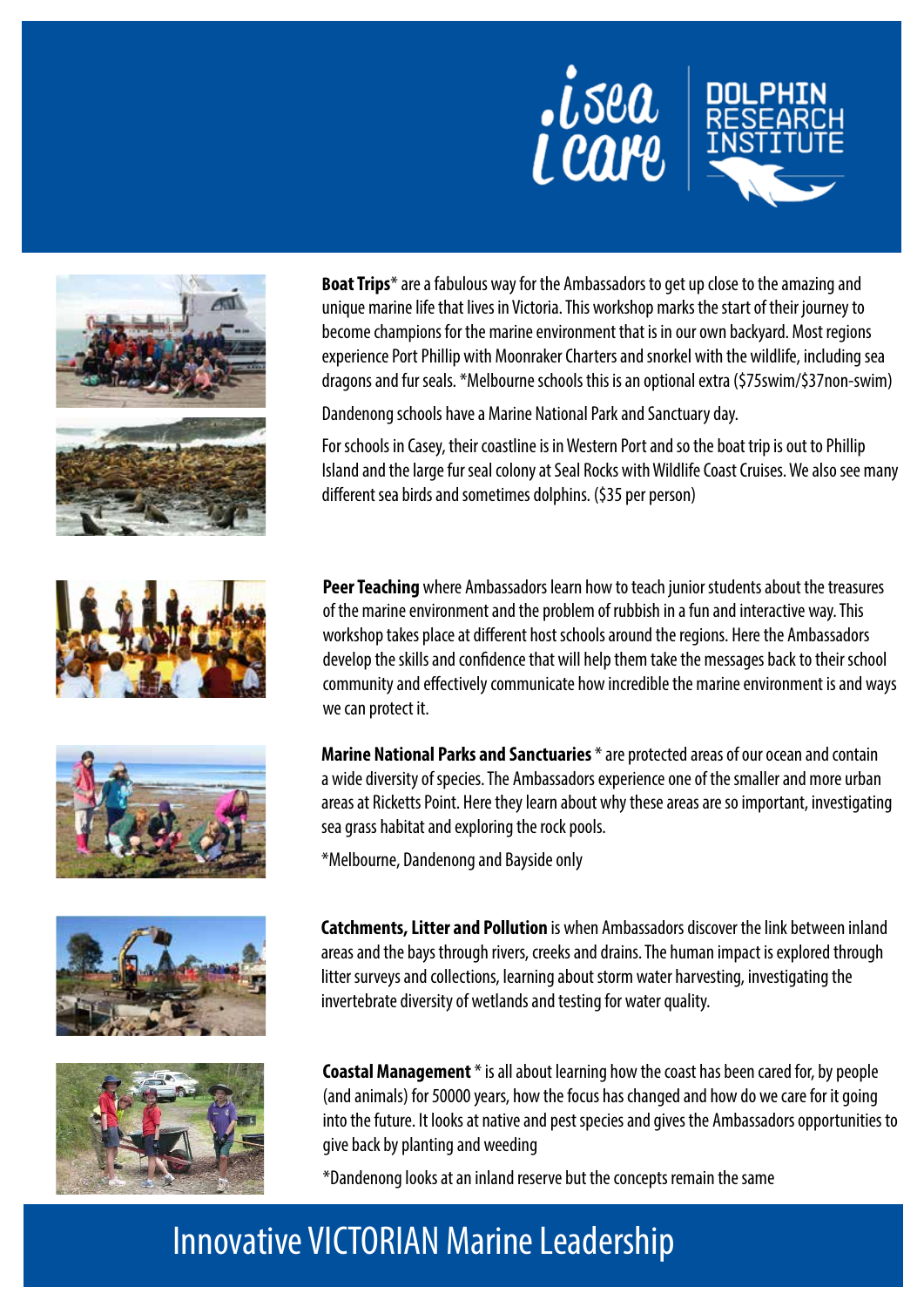

### Your School's Commitment

- A fee of  $$235*$  per year to support the program (\*for up to 6 Ambassadors)
- More than 6 Ambassadors will cost an extra \$5 per student for their badge
- Indigenous presenter fee where applicable (regions will be notified)
- To provide a responsible adult to accompany the Ambassadors at each workshop
- To publish the *'i sea, i care'* quarterly newsletter in your school version, on Tiqbiz and/or displayed around school
- To meet with Ambassadors regularly to support their learning post-workshop and assist any subsequent activities
- To encourage and guide the Ambassadors to present to their peers at assembly, the junior students in class and the wider community at Rotary/Probus/Other community groups
- To try to support a fundraiser for Dolphin Research Institute during the year, either one of our events or one of your own

### **SOME THINKING IDEAS TO LINK WITH THE VICTORIAN CURRICULUM**

#### **Science Understanding- Science as a human endeavour**

• The growth and survival of living things are affected by the physical conditions of their environment

#### **Social Awareness and Management- Collaboration**

• Identify the characteristics of an effective team and develop descriptions for particular roles including leadership, and describe both their own and their team's performance when undertaking various roles

#### **Literacy – Interacting with others**

• Participate in formal and informal debates and plan, rehearse and deliver presentations, selecting and sequencing appropriate content and multimodal elements for defined audiences and purposes, making appropriate choices for modality and emphasis

#### **Geographical Knowledge – Factors that shape place and influence interconnections**

• Environmental and human influences on the location and characteristics of places and the management of spaces within them

• Factors that influence people's awareness and opinion of places